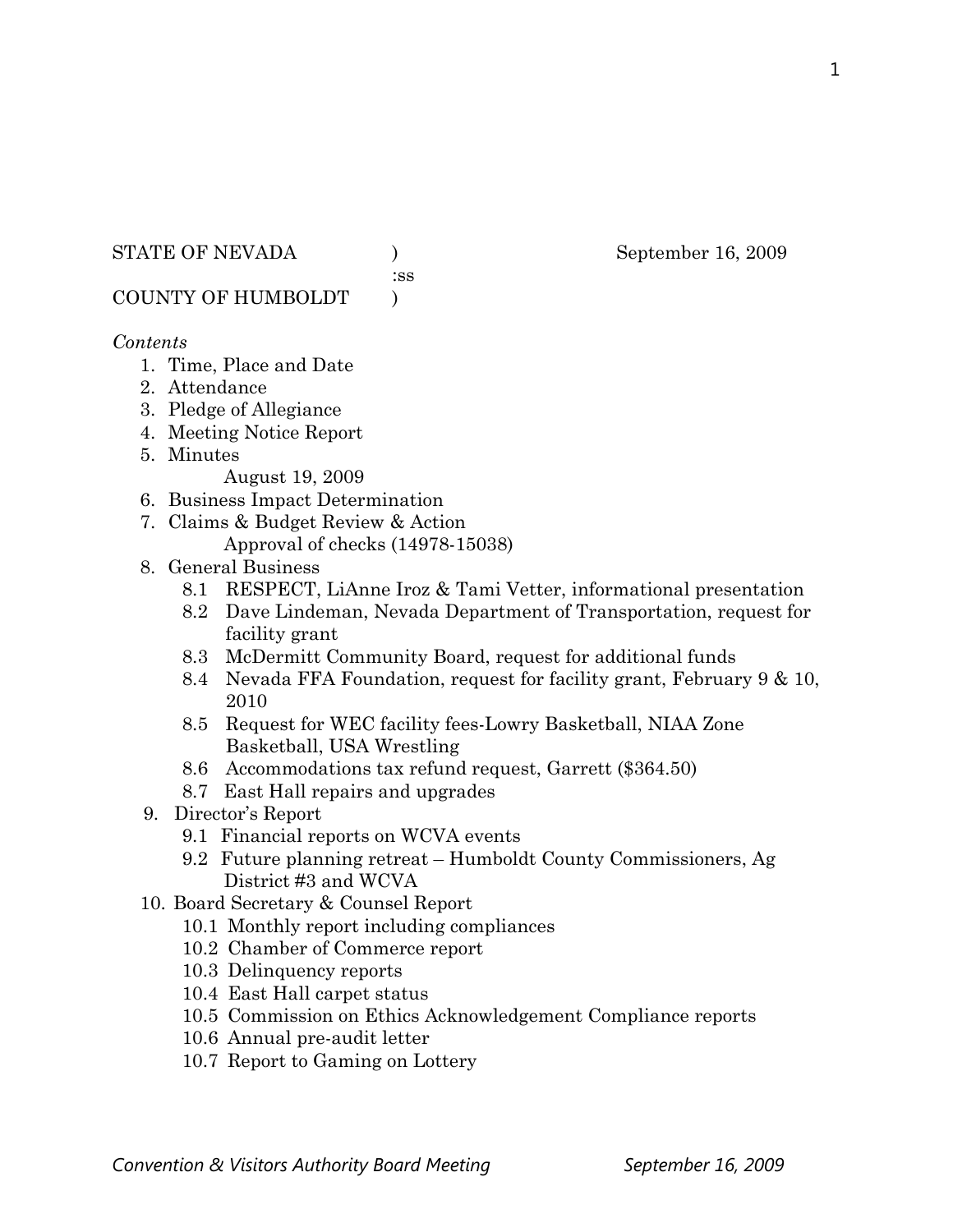11.Board Administrator

- 11.1 August financial reports
- 11.2 Compliance audit reports
- 12.Other Reports
- 13.Next Meeting Date
- 14.Adjournment

#### **MINUTES SEPTEMBER 16, 2009**

**1. Time, Place and Date.** The Winnemucca Convention and Visitors Authority met in regular session in full conformity with the law at the Winnemucca Convention Center, West Hall, Winnemucca, Nevada at 4:00 pm on Wednesday, September 16, 2009 with Chairman Terry Boyle presiding.

|                      | <b>2. Attendance.</b> Convention and Visitors Authority Board Officials Present: |
|----------------------|----------------------------------------------------------------------------------|
| Terry Boyle          | Chairman and Hotel Representative                                                |
| Patty Herzog         | Vice Chairman and City Representative                                            |
| Don Stoker           | Treasurer and Motel Representative                                               |
| Rodd William Stowell | Business Representative                                                          |
| Mike Macdonald       | Assistant Secretary and Counsel                                                  |
|                      |                                                                                  |

| Convention and Visitors Authority Board Officials Absent: |                       |
|-----------------------------------------------------------|-----------------------|
| Dan Cassinelli                                            | County Representative |
| Bill Macdonald                                            | Secretary and Counsel |
| Kendall Swensen                                           | Board Administrator   |
|                                                           |                       |

| <b>Staff Members Present:</b> |  |
|-------------------------------|--|
| Kim Petersen                  |  |
| Shelly Noble                  |  |

*Others Present:*  Lianne Iroz RESPECT

Director Administrative Clerk

Darlene Albisu McDermitt Community Board

#### **3. Pledge of Allegiance.**

#### **4. Meeting Notice Report.**

Chairman Boyle reported that notice, including meeting agenda, was posted by Shelly Noble by 9:00 am Friday, September 16, 2009 at Humboldt County Library, Court House, Post Office, City Hall and Convention Center West Hall. No persons have requested mailed notice during the past six months.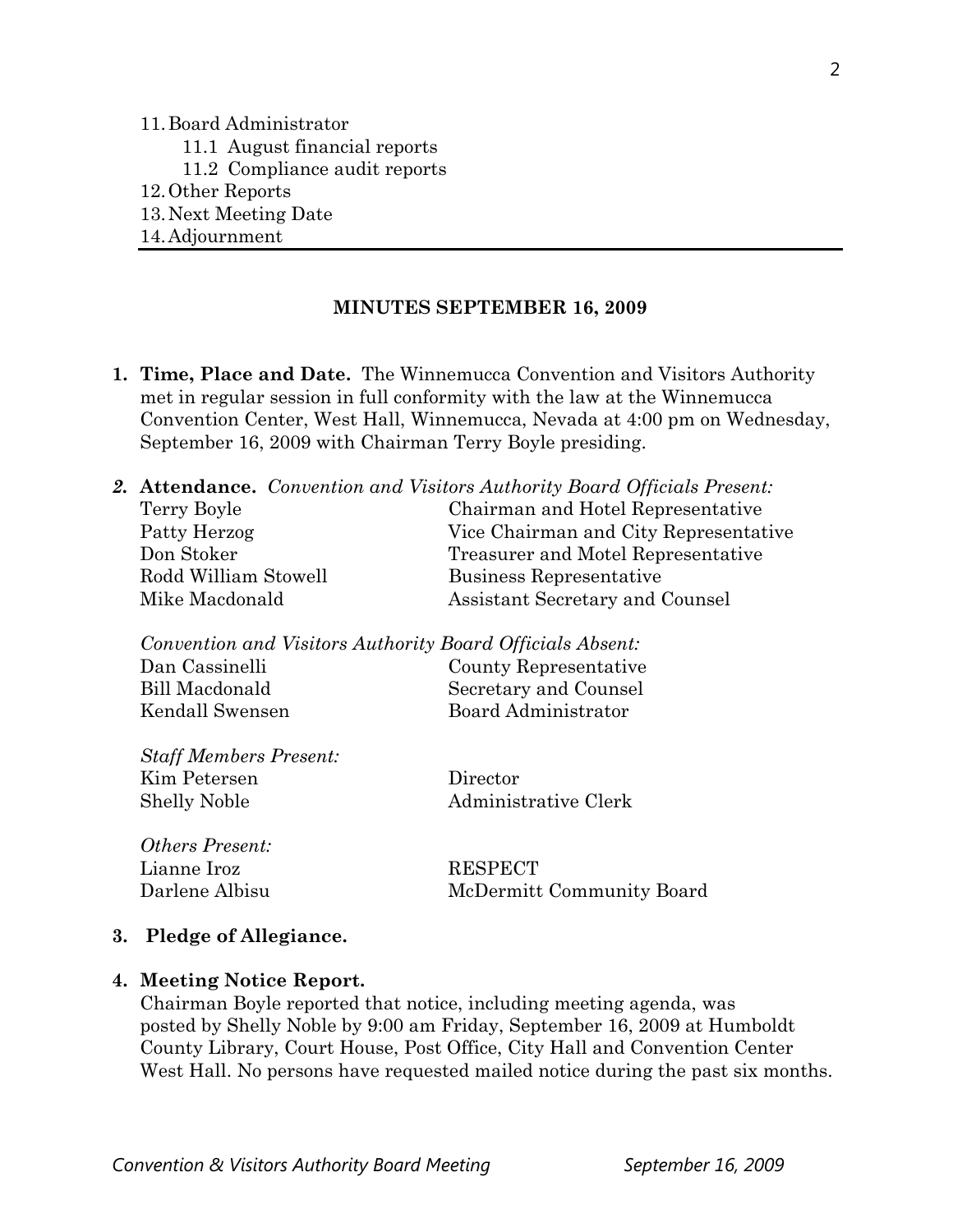**5. Minutes.** 

Prior meeting minutes of August 19, 2009 were reviewed. *Rodd William Stowell made a motion to accept the minutes of the August 19, 2009 meeting. Motion carried, 3-0. Don Stoker abstained since was absent from this meeting.* 

- **6. Business Impact Determination.** After review of the September 16, 2009 agenda, *Don Stoker made a motion that no proposed agenda item is likely to impose a direct and significant economic burden on a business or directly restrict formation, operation, or expansion of a business. The motion carried unanimously, 4-0.*
- **7. Claims.** The following claims were submitted for payment and approved on September 16, 2009:

| <b>CHECK NUMBERS</b>          | AMOUNT       |
|-------------------------------|--------------|
| 14978-15038 Nevada State Bank | \$121,537.54 |

## *Don Stoker made a motion to approve all claims as submitted. The motion carried unanimously, 4-0.*

### **8. General Business.**

### **8.1 RESPECT, LeAnn Iroz and Tami Vetter, informational presentation**

Mrs. Vetter was unable to be here this afternoon. Mrs. Iroz wanted to inform this board about this organization's purpose and what it hopes to accomplish. The RESPECT group is working in and around Winnemucca on clean-up projects. As we all know, illegal dumping is big problem in our area and this group is trying to make people aware of the problem and help in its clean-up. A lot of other local groups have been helping RESPECT with small projects. On October 10 RESPECT will be working on a large clean-up near Good Morning Furniture. Volunteers willing to help should meet at Good Morning Furniture at 9:00 am and the BLM will be operating shuttles to the site. After they are done for the day, there will be a picnic. Everyone is welcome to come and help out.

## **8.2 Dave Lindeman, Nevada Department of Transportation, request for facility grant**

Each year the Nevada Department of Transportation has an annual State Engineer's Meeting with personnel from around the state attending. This year they would like to have it in Winnemucca and Mr. Lindeman is here to request a facility grant for March 2-4, 2010. He estimates that between 75 and 100 people from around the state will be in town for this meeting. *Don Stoker made a motion authorizing a facility grant to the Nevada*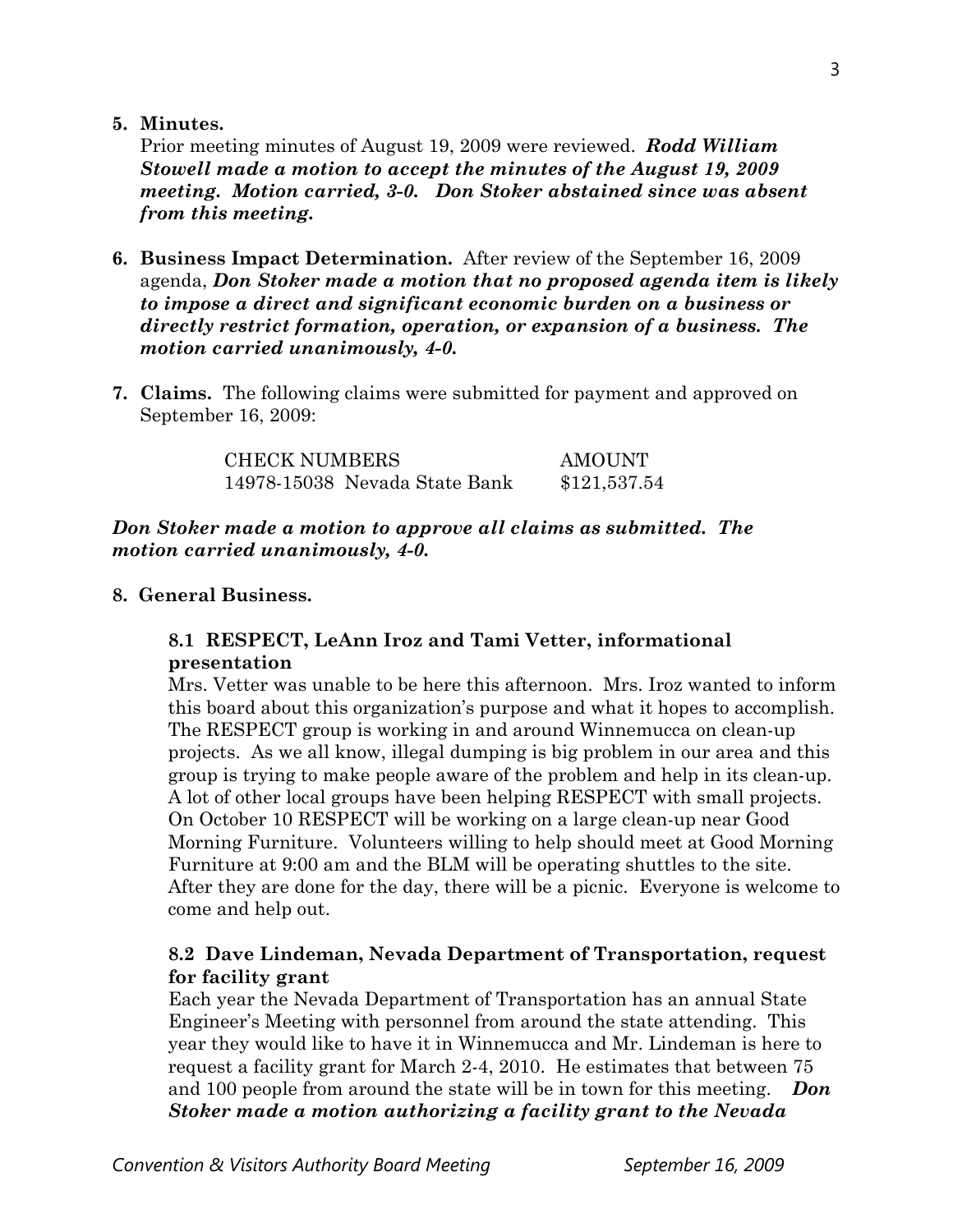#### *Department of Transportation for their annual State Engineer's Meeting to be held March 2-4, 2010. The motion carried unanimously, 4-0.*

### **8.3 McDermitt Community Board, request for additional funds**

Darlene Albisu is here tonight on behalf of the McDermitt Community Board (MCB). The funds that this board has issued to this organization over the past few months have been used to refurbish the outside of the McDermitt Community Hall. Today there are two requests from the MCB, which were included in the packets. One is for \$907.55, which will be used to finish the outdoor projects. The other request is in the amount of \$9,644.88 and will be used for interior updates. The majority of the \$10,000 allocation for FY 2010 has already been expended. Last month MCB requested and was granted \$9,599.11 from their Small Town Grant for FY 2010. The funds requested tonight would be funds above their allocation. *Don Stoker made a motion to approve additional funds to the McDermitt Community Board for improvements to the McDermitt Community Hall totaling \$10,552.43. Estimates for the interior refurbishment is \$9,644.88. The balance of \$907.55 will be used to finish the outdoor projects. The motion carried unanimously, 4-0.* 

## **8.4 Nevada FFA Foundation, request for facility grant, February 9 & 10, 2010**

This is a state meeting and workshop for FFA participants from around Nevada. They need both the Silver State and Comstock Rooms in the East Hall for this conference. *Terry Boyle made a motion to approve the facility grant for Nevada FFA Foundation on February 9 & 10, 2010. Motion carried unanimously, 4-0.*

## **8.5 Request for WEC facility fees – Lowry Basketball, NIAA Zone Basketball, USA Wrestling**

These are the annual requests for rental fees at the Event Center for these events. There was a sheet in the meeting packets with the estimated expense. The Lowry Invitational Basketball Tournament is scheduled for December 3-5, 2009, NIAA Zone Basketball will be February 18-20, 2010 and the USA Nevada State Youth Wrestling will be here March 12-14, 2010. For each event the rent is \$2,400 (3 days @ \$800/day) plus \$700 for the installation and removal of the plastic floor. The total for all three events if \$9,300. *Don Stoker made a motion approving payment of the Event Center rental and plastic floor installation/removal fees for the Lowry Invitational Basketball Tournament, NIAA Zone Basketball and USA Nevada State Youth Wrestling. The total for these events is \$9,300. Motion carried unanimously, 4-0.*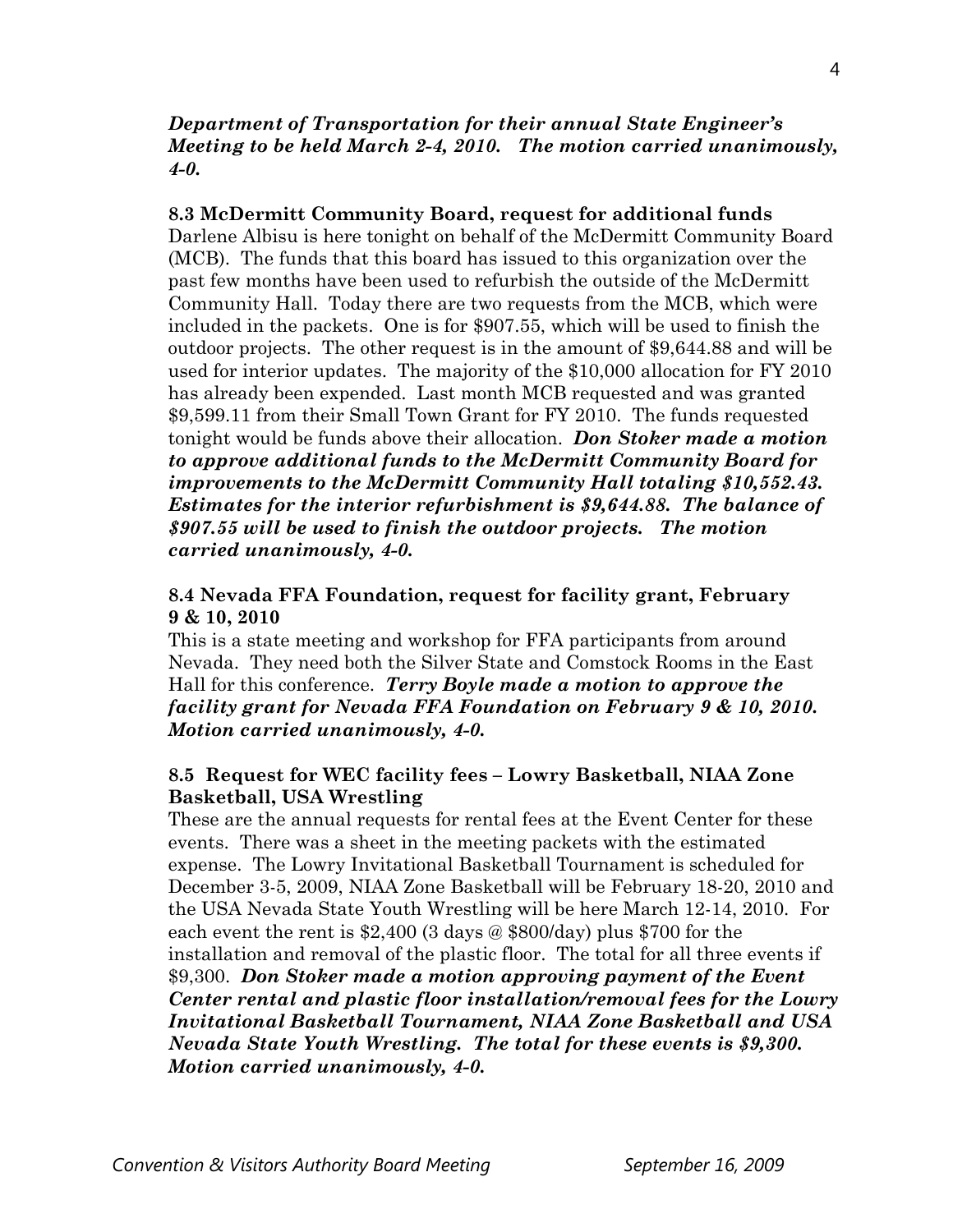## **8.6 Accommodations tax refund request, Garrett(\$364.50)**

Tamela Garrett (\$364.50) has submitted receipts and the proper paperwork to receive this room tax rebate. *Terry Boyle made a motion to approve the accommodations tax refund as presented. Motion carried unanimously, 4-0.*

## **8.7 East Hall repairs and upgrades**

Kim has spoken with Steve West and he is still waiting to hear about any grants we may be eligible for from the federal government that could be used for improvements to the East Hall. Alan has stopped his work at this time until we get word on these grants. We cannot wait too long, though, to continue these projects. This fall we will have to begin work on the heating system even if we haven't been notified of any grant allocation. It needs to be operational for this winter.

## **9. Director's Report.**

## **9.1 Financial reports on WCVA events**

Financial reports from WCVA accounts were included in the board packets for review.

## **9.2 Future planning retreat – Humboldt County Commissioners, Ag District #3 and WCVA**

Kim would like to plan a retreat with these entities to discuss long-term vision for the Winnemucca Events Complex and wanted to know if this board thought a meeting like this would be beneficial. This board was interested in having a meeting to discuss this but also felt the city should be included. Kim will start to put something together. It probably will not occur for a few months.

## **10. Secretary & Counsel, Monthly Report.**

### **10.1 Monthly report including compliances**

Mike presented Bill's report for him for August.

### **10.2 Chamber of Commerce report**

This information is included in Bill's packet.

### **10.3 Delinquency reports**

Denio Junction Motel and McDermitt Motel have paid their room taxes but still owe for penalties, interest and administrative costs.

## **10.4 East Hall carpet status**

No report.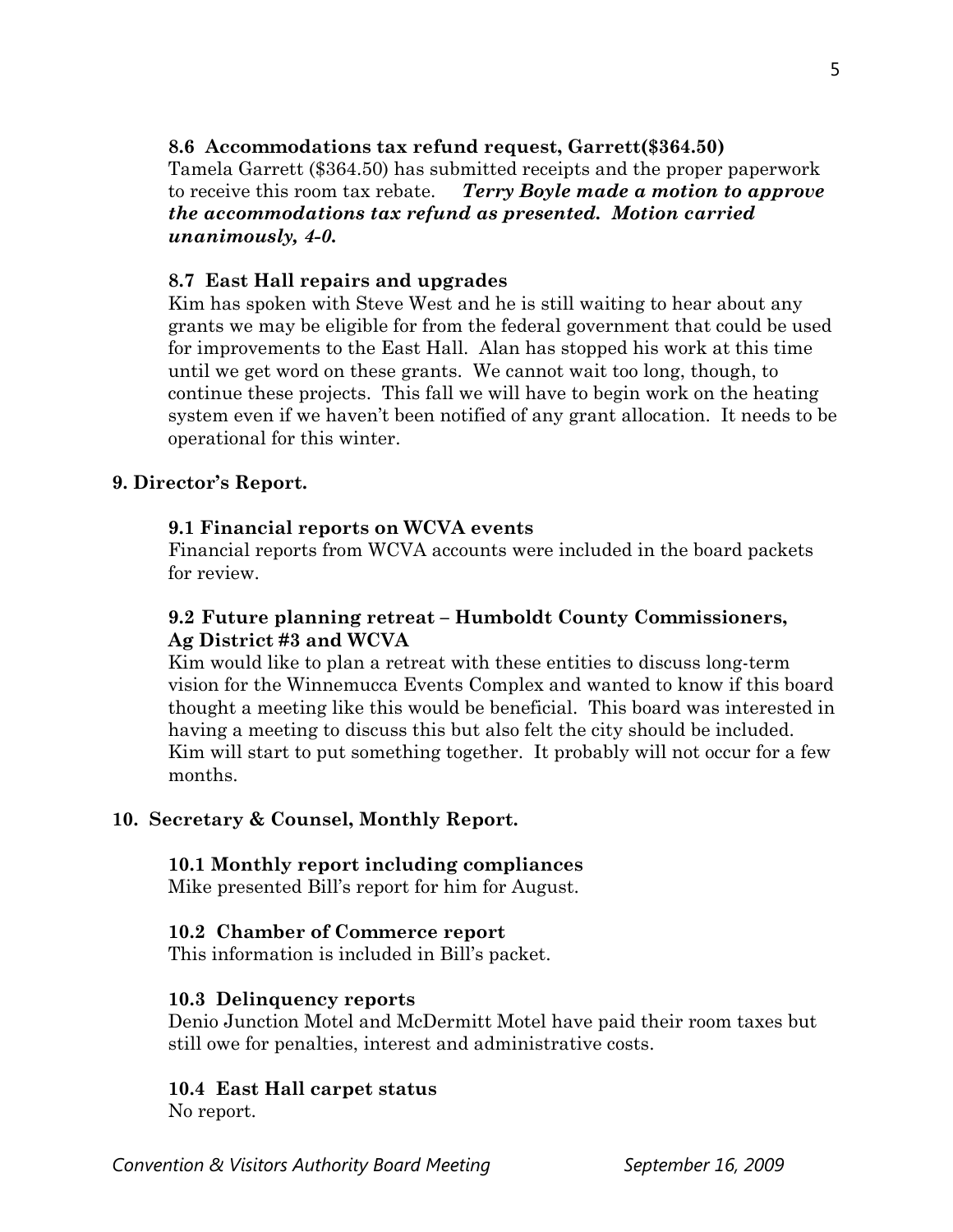# **10.5 Commission on Ethics Acknowledgement Compliance reports**

A copy of this form is included in this form for board members to fill out. Bill will file these forms.

# **10.6 Annual pre-audit letter**

Each year Bill is required to ask members of this board if they are aware of any potential or pending litigation against WCVA. If you think of anything, please contact him.

## **10.7 Report to Gaming on Lottery**

Bill has prepared the documents for the Nevada Gaming Control Board which show income, expenses, and allocation of proceeds from the Run-A- Mucca motorcycle raffle/charitable lottery. He will file his report unless there are changes that this board would like him to make. Board members felt the report was accurate.

## **11. Board Administrator.**

**11.1 August financial reports**  No report.

**11.2 Compliance audit reports**  No report.

## **12. Other reports.**

 **12.1** Kim reported that there will be a Good Sam "Samboree" at the Winnemucca Events Complex next week, September 23-26, 2009. 125 RV's are expected to attend. If all goes well, they may be interested in entering into a 5-year contract to hold this event here.

**12.2** The annual fair weekend went well. Again, Pig Wrestling was a big hit. One of the new events, racing mini Go-Kart-type cars, was also very popular.

**12.3** The ACTRA roping will be in town this weekend. Terry said he thinks there will not be any rooms available once they all arrive.

**12.4** Kim is working to bring a mine rescue competition to the Event Center next spring. He will provide more details as he gets them.

# **13. Regular Business. Next Meeting. The Board confirmed the next regular meeting date of Wednesday, October 21, 2009.**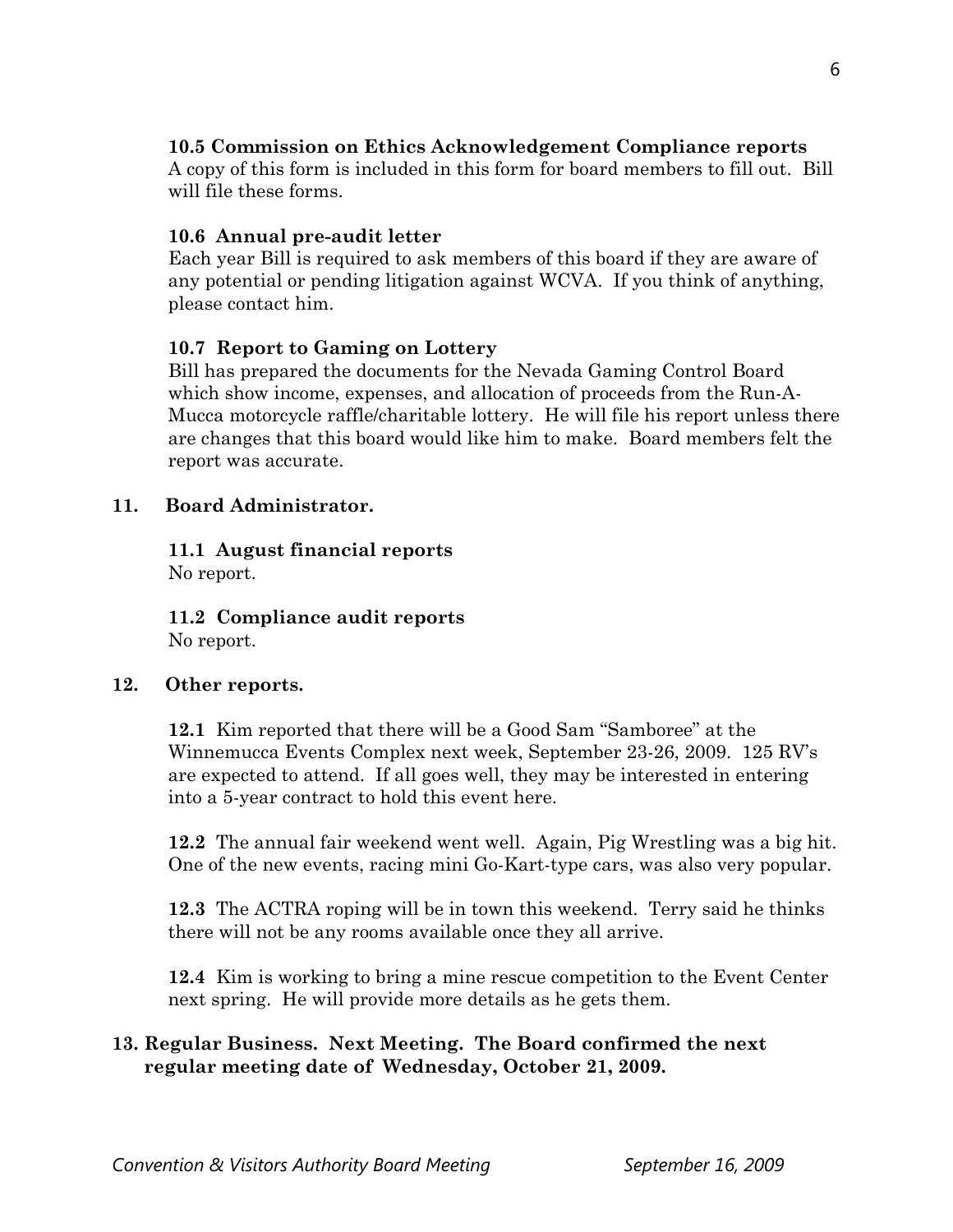**14. Adjourn.** The meeting was adjourned at 5:05 pm to the next regular meeting, or to the earlier call of the Chairman or to the call of any three (3) members of the Board on three (3) working days notice.

Respectfully submitted,

Shelly Noble

APPROVED ON \_\_\_\_\_\_\_\_\_\_\_\_\_\_\_\_\_\_\_\_\_\_\_\_\_\_\_\_, 2009

| As written |  |
|------------|--|
|------------|--|

As corrected

Winnemucca Convention & Visitors Authority Board

 $\_$  ,  $\_$  ,  $\_$  ,  $\_$  ,  $\_$  ,  $\_$  ,  $\_$  ,  $\_$  ,  $\_$  ,  $\_$  ,  $\_$  ,  $\_$  ,  $\_$  ,  $\_$  ,  $\_$  ,  $\_$  ,  $\_$  ,  $\_$  ,  $\_$  ,  $\_$  ,  $\_$  ,  $\_$  ,  $\_$  ,  $\_$  ,  $\_$  ,  $\_$  ,  $\_$  ,  $\_$  ,  $\_$  ,  $\_$  ,  $\_$  ,  $\_$  ,  $\_$  ,  $\_$  ,  $\_$  ,  $\_$  ,  $\_$  , TERRY BOYLE PATTY HERZOG Hotel Representative

Chairman and Vice Chairman and City Representative

\_\_\_\_\_\_\_\_\_ \_ \_\_\_\_\_\_\_\_\_\_\_\_\_\_\_ \_\_\_\_\_\_ \_\_\_\_\_\_\_\_\_\_\_\_\_\_\_\_\_ DON STOKER RODD WILLIAM STOWELL Treasurer and Motel Representative Business Representative

ABSENT\_\_\_\_\_\_\_\_\_\_\_\_\_\_\_\_\_\_\_\_\_\_\_\_\_ DAN CASSINELLI County Representative

**Convention & Visitors Authority Board Meeting September 16, 2009**